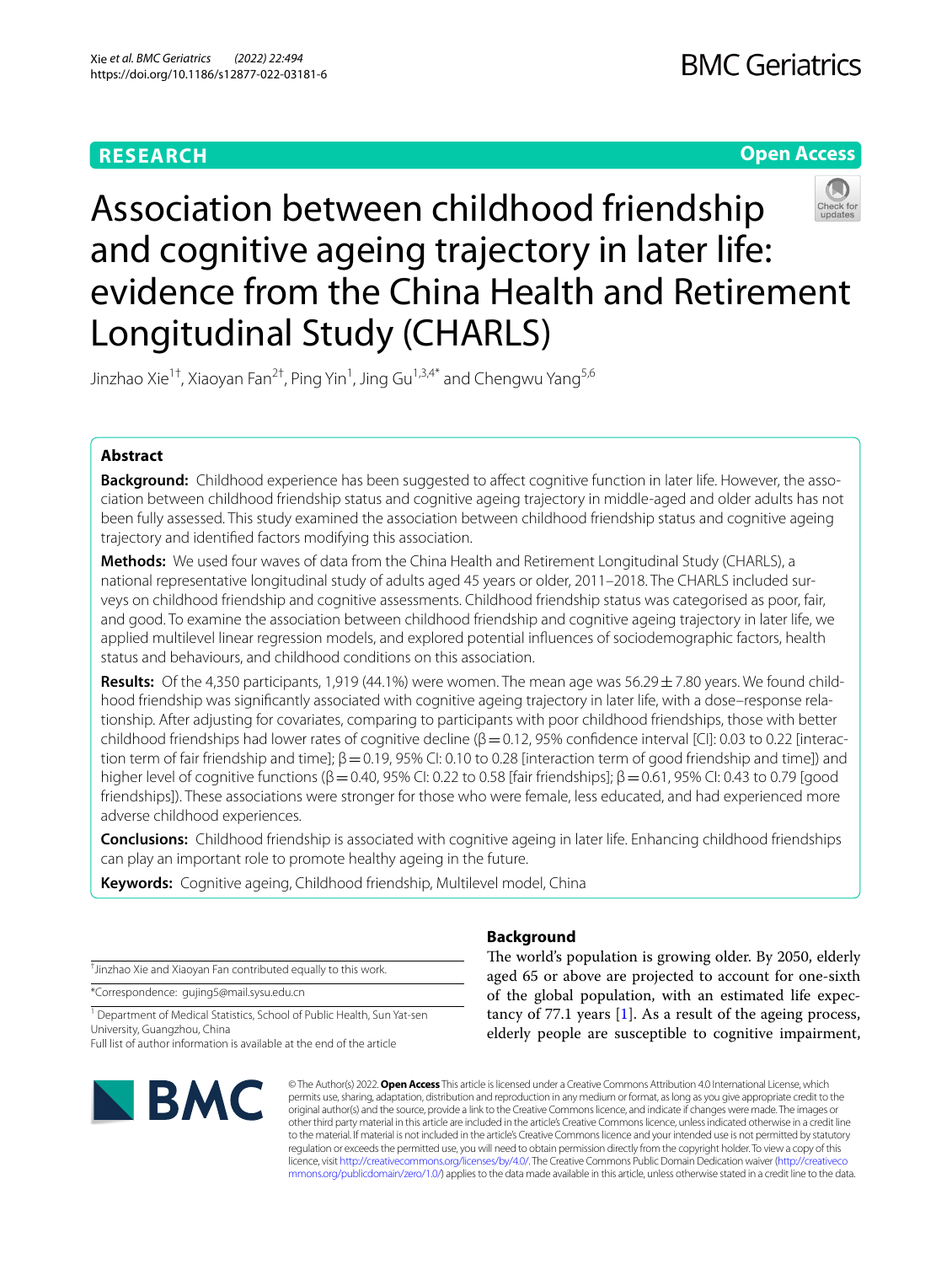which could lead to substantial social and economic costs for caregivers and society at large  $[2, 3]$  $[2, 3]$  $[2, 3]$  $[2, 3]$ . Identifying modifable risk factors for cognitive ageing and impairment could inform development of healthy ageing intervention and strategies [[4\]](#page-8-3). According to life course theory, early-life experiences have a far-reaching infuence across the entire life span [[5,](#page-8-4) [6\]](#page-8-5), which has been corroborated by previous evidence that childhood experience, such as education, family socioeconomic status, and migration at a young age, were associated with cognitive function in later life  $[7-9]$  $[7-9]$ . However, there is a dearth of empirical studies assessing whether and how childhood friendships afect the cognitive ageing trajectory and impairment in middle and old age.

High-quality friendship is characterised by high levels of prosocial behaviour, intimacy, and low levels of conficts or rivalry [\[10](#page-8-8)]. Childhood friendship has direct and indirect effects on children's social development  $[10]$  $[10]$ , which could then afect personality and behaviour in adulthood  $[11]$  $[11]$ . Therefore, high-quality childhood friendship might be positively associated with cognitive function in later life. Similar to childhood adverse events that exert long-lasting changes in neurobiological system [\[12](#page-8-10), [13\]](#page-8-11), childhood friendships might also have a far-reaching impact on cognitive function with childhood being a critical stage for brain growth and cognitive development. Previous fndings have suggested that positive childhood friendship was associated with episodic memory in late life, which is regarded as one domain of cognitive function [[14\]](#page-8-12). However, the measure for childhood friendship was not comprehensive and other domains of the cognitive function, such as mental intactness, were not assessed in these studies [\[14,](#page-8-12) [15](#page-8-13)]. Besides, a wide range of determinants of better cognitive function have been well identifed, including higher educational level, better socioeconomic status, and fewer adverse life events, etc.  $[16–18]$  $[16–18]$  $[16–18]$  $[16–18]$ , which could be regarded as the advantageous resources of cognitive function according to Resource Substitution Theory  $[19]$  $[19]$ . The theory suggested that the efects of multiple advantageous resources may substitute for each other, such that the absence of one makes the presence of another more important  $[19]$  $[19]$ . Therefore, we presume that the association between childhood friendships and cognitive function in later life may be stronger for those who have fewer advantageous resources of high cognitive function. Nevertheless, few studies have explored the potential moderators of the association between childhood friendship status and cognitive ageing in middle-aged and older adults.

China is one of the most rapidly ageing countries in the world, with more than 10.4 million people currently suffering from cognitive impairment  $[20]$  $[20]$ . The China Health and Retirement and Longitudinal Study (CHARLS), a nationally representative longitudinal study of adults aged 45 or older, provides us a unique opportunity to investigate the association between childhood friendship status and the cognitive ageing trajectory in middle-aged and older adults. In addition, we explore whether this association is modifed by sociodemographic factors, health status and behaviours, or childhood conditions.

#### **Methods**

## **Data and study sample**

We used the deidentifed data from the CHARLS cohort. The study sample was obtained by four-stage stratifed sampling using the probability-proportional-to-size technique. The baseline survey of the CHARLS included 17,708 respondents in 28 provinces and was conducted in 2011. Three follow-up assessments were performed, in 2013, 2015, and 2018. In addition, a life history survey was conducted in 2014. The details of the CHARLS have been published elsewhere  $[21]$ . The CHARLS program complied with the principles of the Declaration of Helsinki and received ethical approval from the Peking University Institutional Review Board [\[21](#page-9-3), [22](#page-9-4)]. All participants in the CHARLS provided written informed consent.

We used the data from the 2011 CHARLS baseline survey, all three follow-up assessments, and the 2014 life history survey. We restricted our sample to 4,350 respondents who met the following criteria: (1) aged $\geq$ 45 years at baseline, (2) completed cognitive assessments at baseline and all three follow-up timepoints, (3) provided information about childhood friendships in the 2014 life history survey. Figure S[1](#page-8-15) in supplementary material shows the schematic flow of participant selection for the study.

#### **Measures**

#### *Cognitive function*

We obtained cognitive function data from baseline and all three follow-up assessments. In line with previous studies, cognitive function was measured by the total cognitive function score, which assesses two dimensions: episodic memory and mental intactness [\[9](#page-8-7), [23,](#page-9-5) [24](#page-9-6)]. Episodic memory was assessed using word recall tests [[9,](#page-8-7) [23](#page-9-5), [24\]](#page-9-6). In the word recall tests, the investigators read a list of 10 Chinese nouns to the respondents. The respondents were then asked to repeat the word list in any order immediately (immediate recall) and recall the same words 4 min later (delayed recall). The episodic memory score was calculated as the average of the immediate and delayed recall scores [\[9](#page-8-7), [23](#page-9-5), [24](#page-9-6)]. Scores ranged from 0 to 10, with a higher memory score indicating better episodic memory. Mental intactness was assessed using ten items from the Telephone Interview of Cognitive Status test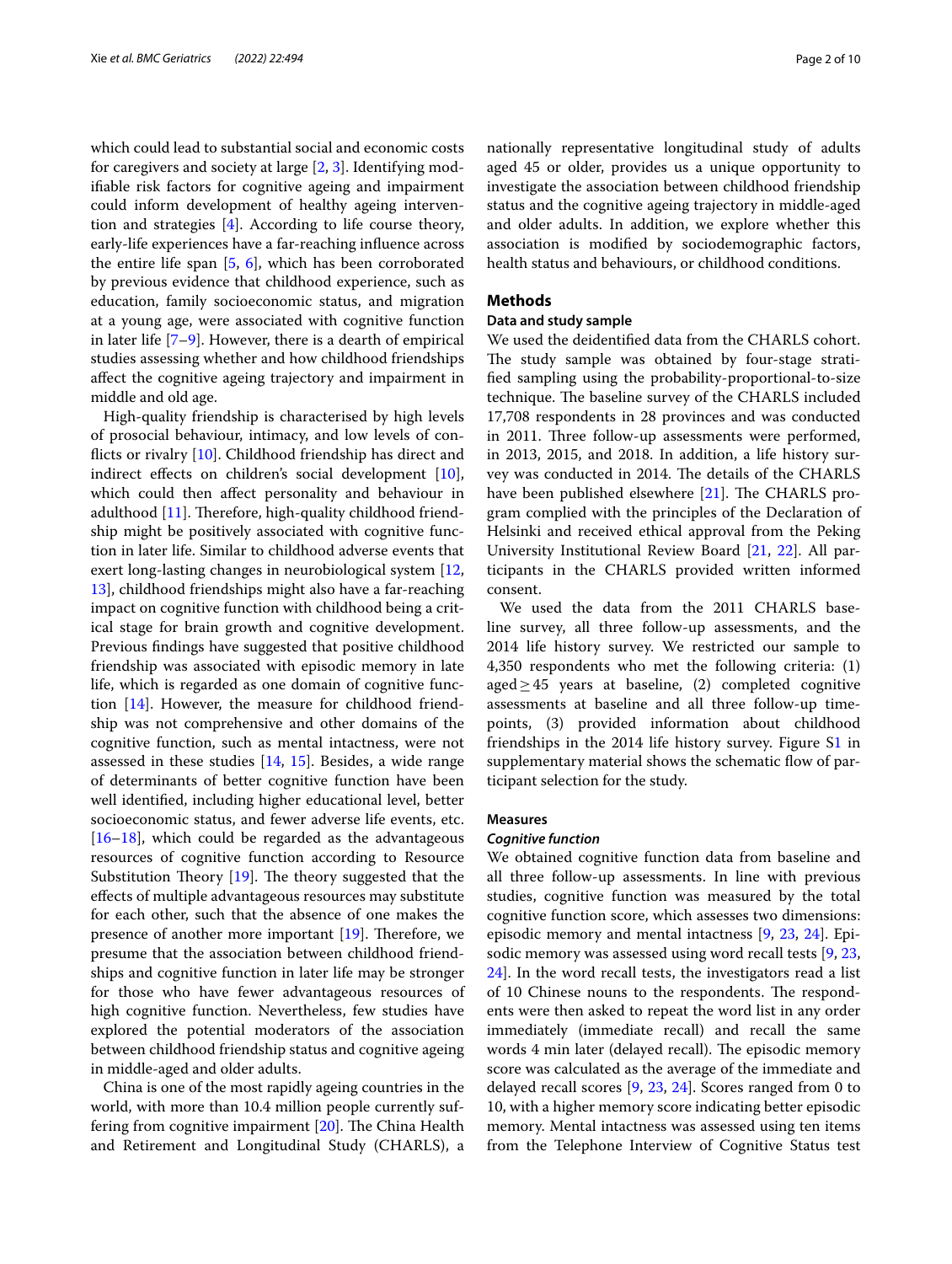and a pentagon-drawing test  $[25]$  $[25]$ . The mental intactness score (range: 0–11) was reported based on the number of successful completions of the following tasks: serial subtraction of 7 from 100 (up to fve times); identifying the date (month, day, and year), the day of the week, and the season of the year; and redrawing a picture of two overlapping pentagons. The total cognitive function score was the sum of the episodic memory and mental intactness scores. The scores ranged from  $0$  to  $21$ , with a higher score indicating better cognitive function [\[9](#page-8-7), [23,](#page-9-5) [24](#page-9-6)].

#### *Childhood friendship*

We obtained information on childhood friendships from the 2014 life history survey in the CHARLS. Childhood friendship was measured based on answers to three questions  $[15]$ . The responses to each question were dichotomized, with a score of 1 representing positive childhood friendships and a score of 0 representing negative childhood friendships. The questions and corresponding scores were as follows: "When you were a child, how often did you feel lonely for not having friends  $(0=$  often or sometimes,  $1=$ not very often or never)", "Did you often have a group of friends that you felt comfortable spending time with?  $(1=$ often or sometimes,  $0=$ not very often or never)", and "Did you have a good friend?  $(1=yes, 0=no)$ ". The total childhood friendship score was the sum of the score for each question, ranging from 0 to 3. We categorised those who scored 0 and 1 into one group as only one hundred and twenty-two participants scored 0 for childhood friendship. We categorised the participants into the following three groups based on their childhood friendship scores: poor (0 or 1 point), fair (2 points), and good (3 points).

## *Covariates*

We investigated sociodemographic variables and childhood conditions in our study. Sociodemographic variables were obtained from the baseline survey and comprised age, sex, residence (rural or urban), marital status (married/partnered or other), educational level, and current household expenditure per capita. Due to relatively low educational level in Chinese middle-aged and older adults (33.41% of participants had an educational level higher than primary school), we categorised educational level into four groups: illiterate, some primary school, fnished primary school, and higher than primary school [\[9](#page-8-7), [26–](#page-9-8)[29\]](#page-9-9). Previous studies suggested that household expenditure per capita had a stronger association with personal well-being and living standards, compared to household income, and therefore was adopted in our analysis to refect economic status [\[30](#page-9-10), [31\]](#page-9-11). We divided household expenditure per capita into

three levels (low, medium, or high) according to the lower and upper quartiles.

Information on childhood conditions was obtained from the 2014 life history survey. Childhood conditions were determined by four factors: family fnancial situation (about average, better off, or worse off than the other households in the same community/village), childhood *hukou* status (the household registration system in China, categorised as non-agricultural or agricultural, with nonagricultural representing higher Social-Economic Status, SES), self-reported childhood health (about average, healthier, or less healthy than children of the same age), and the number of adverse childhood experiences. A total of ten adverse childhood experiences were assessed such as family bullying, domestic violence, parental death, incarcerated household members. We categorised respondents into four groups based on the number of cumulative ACEs: 0, 1, 2, and 3 or more. Additional details of covariates are available in supplemental Methods and Table [S1](#page-8-15) in the Supplementary Material.

## **Statistical analysis**

Table [1](#page-3-0) shows the baseline characteristics of the sample, stratifed by childhood friendship status. We assessed the cognitive function trajectory using multilevel linear regression models in which follow-up wave was set as the frst level (level 1) and coded as 0, 1, 2, and 3 to represent the longitudinal term, and individuals were set as the second level (level 2) to account for between individual variation.

We constructed a series of models to adjust for diferent sets of confounding factors. Model 1 only adjusted for age and sex. In Model 2, we added the interaction term of time and childhood friendship status, based on Model 1, to explore the association between childhood friendship status and the rate of decline in cognitive function. To explore the efects of diferent sets of confounding factors on the association between childhood friendship status and cognitive function decline, we added sociodemographic variables and childhood conditions to Models 3 and 4 sequentially. We performed trend tests to investigate the possible dose–response relationship by modelling the ordered childhood friendship status as a one degree-of-freedom linear term [[32](#page-9-12)]. As a supplementary analysis, we repeated the above procedures without the interaction term of time and childhood friendship status to assess the association between childhood friendship status and the level of cognitive function. To identify the moderators of the association between childhood friendship status and cognitive function decline, we assessed the three-way interaction terms of childhood friendship status, time and each covariate in separate models, while adjusting for the remaining covariates. We also evaluated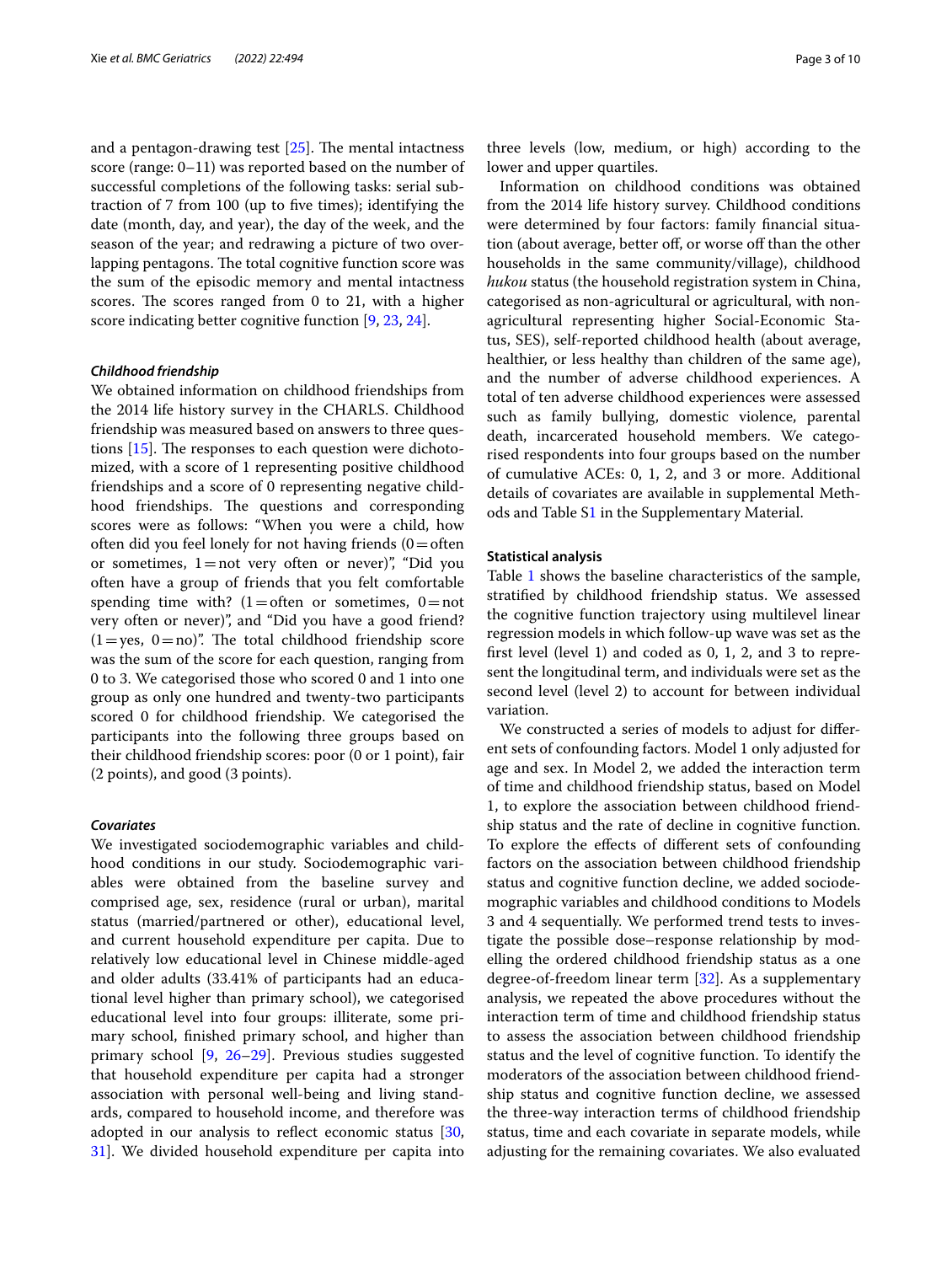| <b>Characteristics</b>               | <b>Total</b> | Childhood friendship, No. (%) | p value             |                      |         |
|--------------------------------------|--------------|-------------------------------|---------------------|----------------------|---------|
|                                      | $(n=4,350)$  | Poor<br>$(n=692)$             | Fair<br>$(n=1,540)$ | Good<br>$(n=2, 118)$ |         |
| Sociodemographic                     |              |                               |                     |                      |         |
| Age, mean (SD)                       | 56.29 (7.80) | 58.37 (7.92)                  | 56.71 (7.69)        | 55.31 (7.68)         | < 0.001 |
| Female                               | 1919 (44.1)  | 274 (39.6)                    | 651 (42.3)          | 994 (46.9)           | 0.001   |
| Rural residence                      | 2501 (57.5)  | 480 (69.4)                    | 922 (59.9)          | 1099 (51.9)          | < 0.001 |
| Married/partnered                    | 4041 (92.9)  | 630 (91.0)                    | 1437 (93.3)         | 1974 (93.2)          | 0.116   |
| Educational level                    |              |                               |                     |                      |         |
| Illiterate                           | 277(6.4)     | 73 (10.5)                     | 110(7.1)            | 94 (4.4)             | < 0.001 |
| Some primary school                  | 657 (15.1)   | 172 (24.9)                    | 250 (16.2)          | 235(11.1)            |         |
| Finished primary school              | 1160 (26.7)  | 207 (29.9)                    | 456 (29.6)          | 497 (23.5)           |         |
| Higher than primary school           | 2256 (51.9)  | 240 (34.7)                    | 724 (47.0)          | 1292 (61.0)          |         |
| Household expenditure per capita     |              |                               |                     |                      |         |
| Low                                  | 805 (21.1)   | 158 (25.6)                    | 302 (22.7)          | 345 (18.5)           | < 0.001 |
| Medium                               | 1943 (51.0)  | 324 (52.6)                    | 711 (53.5)          | 908 (48.7)           |         |
| High                                 | 1060 (27.8)  | 134 (21.8)                    | 316 (23.8)          | 610 (32.7)           |         |
| <b>Childhood conditions</b>          |              |                               |                     |                      |         |
| Childhood family financial situation |              |                               |                     |                      |         |
| Worse off                            | 1602 (36.9)  | 327 (47.3)                    | 595 (38.7)          | 680 (32.1)           | < 0.001 |
| About average                        | 2311 (53.2)  | 327 (47.3)                    | 823 (53.5)          | 1161 (54.8)          |         |
| Better off                           | 434 (10.0)   | 37(5.4)                       | 121(7.9)            | 276 (13.0)           |         |
| Childhood hukou (non-agricultural)   | 519 (12.0)   | 46 (6.7)                      | 140(9.1)            | 333 (15.8)           | < 0.001 |
| Childhood health                     |              |                               |                     |                      |         |
| Less healthy                         | 494 (11.4)   | 108 (15.6)                    | 174(11.3)           | 212 (10.0)           | < 0.001 |
| About average                        | 2164 (49.8)  | 357 (51.7)                    | 810 (52.7)          | 997 (47.1)           |         |
| Healthier                            | 1689 (38.9)  | 226 (32.7)                    | 554 (36.0)          | 909 (42.9)           |         |
| Adverse childhood experiences        |              |                               |                     |                      |         |
| $\mathbf 0$                          | 1240 (28.5)  | 156 (22.5)                    | 403 (26.2)          | 681 (32.2)           | < 0.001 |
| 1                                    | 1525 (35.1)  | 232 (33.5)                    | 546 (35.5)          | 747 (35.3)           |         |
| 2                                    | 957 (22.0)   | 178 (25.7)                    | 360 (23.4)          | 419 (19.8)           |         |
| $\geq$ 3                             | 628 (14.4)   | 126 (18.2)                    | 231 (15.0)          | 271 (12.8)           |         |
| <b>Cognitive function</b>            |              |                               |                     |                      |         |
| Total cognitive score, mean (SD)     | 13.40 (2.67) | 12.67 (2.80)                  | 13.26 (2.59)        | 13.74 (2.61)         | < 0.001 |
| Mental intactness score, mean (SD)   | 9.29 (1.80)  | 8.90 (1.97)                   | 9.22(1.77)          | 9.47(1.74)           | < 0.001 |
| Episodic memory score, mean (SD)     | 4.11 (1.55)  | 3.76 (1.54)                   | 4.03(1.55)          | 4.27 (1.54)          | < 0.001 |

### <span id="page-3-0"></span>**Table 1** Baseline characteristics of participants by childhood friendship status

*SD* standard deviation

the infuence of moderators on the association between childhood friendship status and the level of cognitive function by assessing interaction terms of childhood friendship status and each covariate as a supplementary analysis.

Since only participants with complete data on cognitive function in all follow up waves were included in the analysis, we compared the baseline characteristics between participants included and not included in our study (Table [S2](#page-8-15)). In sensitivity analysis, we used multiple imputation by chained equations (MICE) to impute missing values for those who did not have completed cognitive assessments during the follow-up surveys, and a total of 13,333 participants were included in imputed dataset. We replicated the main analyses based on imputed dataset, and achieved similar results (Table S[3\)](#page-8-15). For all analyses, we used the R software package, version 4.1.1 [[33\]](#page-9-13). Multilevel linear models and multiple imputation were performed by using 'lme4' and 'mice' package respectively. Statistical signifcance was based on a two-tailed *p* value < 0.05.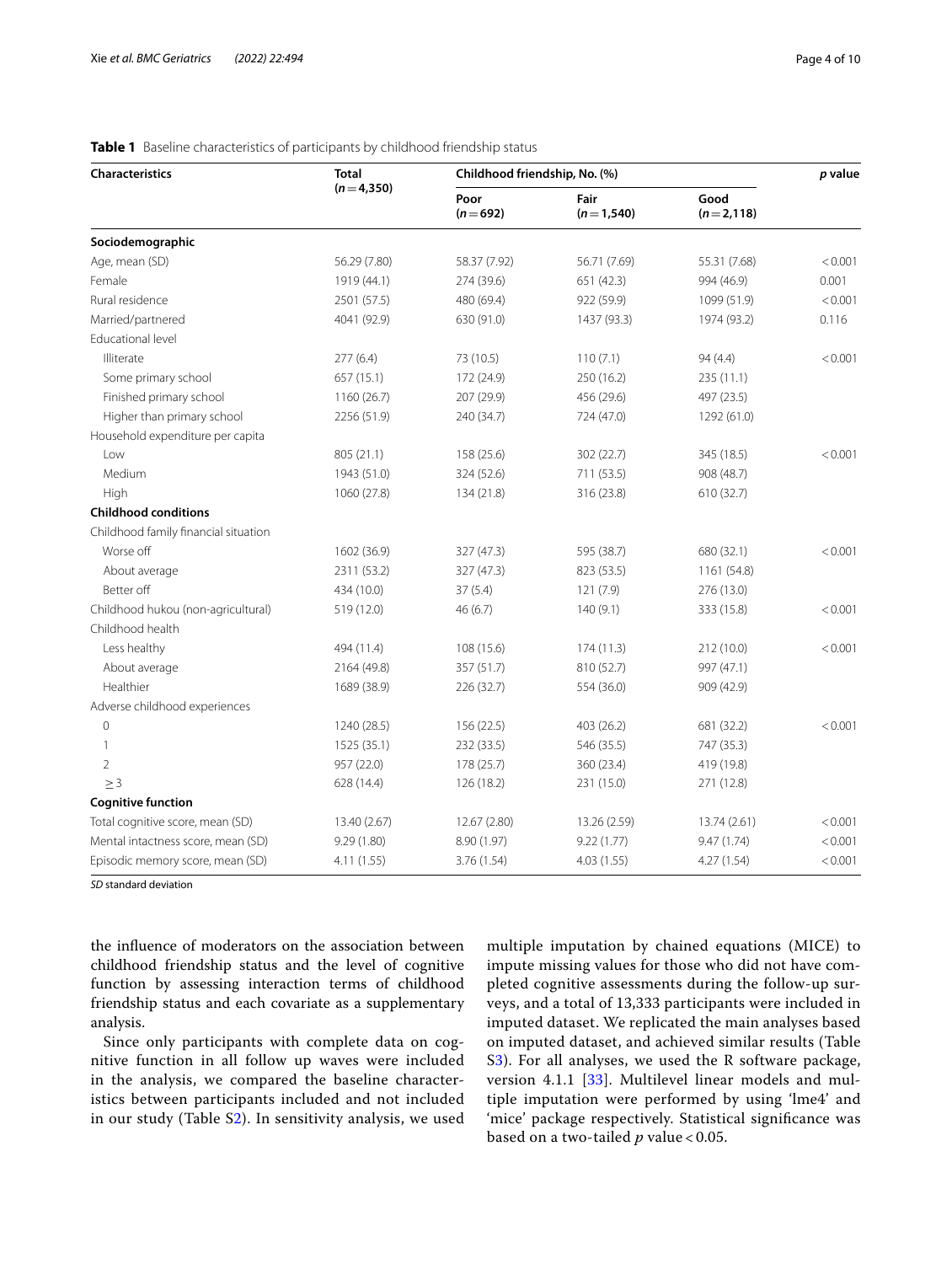#### **Results**

#### **Baseline characteristics**

Of the 4,350 participants included in the analysis (mean [standard deviation] age 56.29 [7.80] years; 44.1% women), 692 (15.9%), 1,540 (35.4%), and 2,118 (48.7%) had poor, fair, and good childhood friendships, respectively. Most of the participants were married (92.9%) and had had at least one ACE (71.5%). Approximately half of the participants had an educational level higher than primary school (51.9%), lived in a rural area (57.5%), had a medium current household expenditure per capita (51.0%), had an average childhood family fnancial situation (53.2%), and had average childhood health (49.8%). The average total cognitive score was  $13.40 \pm 2.67$ . Compared to participants who had good childhood friendships, those who had poor childhood friendships were more likely to be older, male, residents of a rural area, less educated and have a lower household consumption per capita, experienced a worse childhood family fnancial situation, an agriculture *hukou* status, experienced worse childhood health, had more ACEs, and a lower total cognitive score (Table [1\)](#page-3-0). The scores of total cognitive and mental intactness showed a decline tendency during follow-up period. Mean scores of cognitive measures from 2011 to 2018 by childhood friendship status were present in Figure S[2](#page-8-15) in additional fle.

## **Association between childhood friendship status and cognitive ageing trajectory in later life**

Table [2](#page-5-0) presents the results of a multilevel regression analysis with the interaction term of childhood friendship status and time included, except in Model 1. After adjusting for covariates, the coefficients of time in the models for total cognitive function and mental intactness are negative, indicating that total cognitive function and mental intactness declined with time. For the total cognitive score, the coefficients of the interaction terms of childhood friendship status (fair or good) and time are consistently positive in Models 2 to 4, indicating that those who had had fair or good childhood friendships showed a slower decline in total cognitive function in middle or late age than those who had not. A dose–response relationship is observed between childhood friendship status and cognitive decline, which indicates that individuals with better childhood friendships showed a slower decline in cognitive function in middle and old age than those who had worse childhood friendships. Similar results are observed for mental intactness and episodic memory (Table  $2$ ). The predicted cognitive function scores based on models adjusted for all covariates were presented in Fig. [1.](#page-6-0)

Additional analyses based on models without the interaction term of time and childhood friendship status show that those who had better childhood friendships were more likely to have a higher cognitive function score than those who had not (Table [S4\)](#page-8-15). For the total cognitive function score, the coefficient of childhood friendship status remains consistently positive in Models 1 to 3. A dose–response relationship was also observed. The coefficient for good childhood friendship decreased by 50.4% from model 1 (1.23, 95% confdence interval [CI]: 1.05–1.41) to model 3 (0.61, 95% CI: 0.43–0.79), which indicated the additional adjustment of the covariates (i.e., sociodemographic variables and childhood conditions) in model 3 explained 50.4% of the variation in total cognitive function level between those with good and those with poor childhood friendships. Similar results were observed for mental intactness and episodic memory (Table S[4\)](#page-8-15).

## **Infuences of covariates on the association between childhood friendship status and cognitive function in later life**

Factors that modify the association between childhood friendship status and cognitive function decline are presented in Table [3](#page-7-0). For total cognitive function, after adjusting for covariates, the interaction terms of good childhood friendship, time and experienced ACEs are significantly positive ( $\beta$ =0.33, 95% CI: 0.09 to  $0.57$  [childhood friendship (good)  $\times$  time  $\times$  ACEs (1)];  $β = 0.34$ , 95% CI: 0.09 to 0.60 [childhood friendship  $(good) \times time \times ACEs$  (2)]). This result indicated that the association between childhood friendship status and cognitive function decline was stronger among those who experienced one or two adverse childhood events compared to those who had no childhood adversities. Similar results were observed for mental intactness and episodic memory (Table [3](#page-7-0)).

Models for cognitive function with the interaction terms of childhood friendship status and each covariate are presented in Table S[5](#page-8-15). The association between childhood friendship status and the level of mental intactness were stronger for those who were male, were less educated, and had experienced ACEs (Table [S5](#page-8-15)). Factors modifying the association between childhood friendship status and episodic memory are not observed.

## **Discussion**

In this national longitudinal study in China, we found a positive association between childhood friendship status and cognitive ageing trajectory in middle-aged and older individuals. This finding shows that those who had better childhood friendships are more likely have a slower rate of cognitive decline and a higher level of cognitive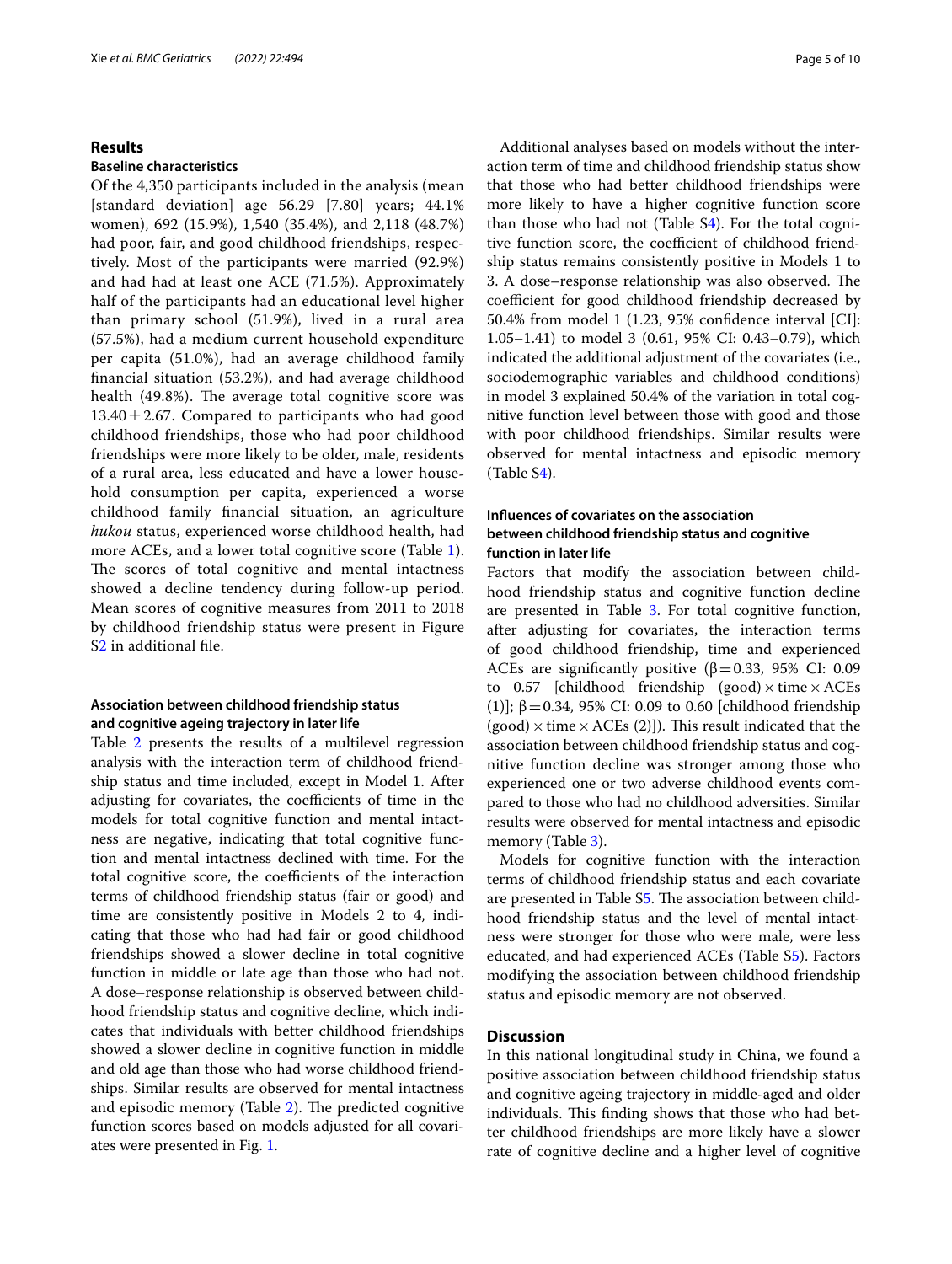| <b>Fixed effect</b>                     | $\beta$ (95% CI)                             | Model 2 <sup>b</sup>                         | Model 3 <sup>c</sup>                         | Model 4 <sup>d</sup>                         |
|-----------------------------------------|----------------------------------------------|----------------------------------------------|----------------------------------------------|----------------------------------------------|
|                                         | Model 1 <sup>ª</sup>                         |                                              |                                              |                                              |
| <b>Total cognitive function</b>         |                                              |                                              |                                              |                                              |
| Constant                                | 15.37 (14.86, 15.88)***                      | 15.54 (15.01, 16.07)***                      | 12.00 (11.33, 12.67)***                      | 12.20 (11.49, 12.90)***                      |
| Time                                    | $-0.21$ $(-0.23, -0.19)$ ***                 | $-0.36$ ( $-0.44$ , $-0.28$ ) <sup>***</sup> | $-0.36$ ( $-0.44$ , $-0.28$ ) <sup>***</sup> | $-0.35$ ( $-0.43$ , $-0.27$ ) <sup>***</sup> |
| Childhood friendship (Ref: poor)        |                                              |                                              |                                              |                                              |
| Fair                                    | $0.71(0.51, 0.91)$ ***                       | $0.54$ (0.32, 0.76) <sup>***</sup>           | $0.26(0.04, 0.48)^{*}$                       | $0.25(0.03, 0.46)^{*}$                       |
| Good                                    | $1.23(1.05, 1.41)$ ***                       | $1.00(0.78, 1.22)$ ***                       | $0.40(0.18, 0.62)$ ***                       | $0.37(0.16, 0.58)$ ***                       |
| Childhood friendship (Ref: poor) x Time |                                              |                                              |                                              |                                              |
| Childhood friendship (fair) x Time      |                                              | $0.15(0.05, 0.25)$ **                        | $0.13(0.03, 0.23)$ **                        | $0.12(0.03, 0.22)^{*}$                       |
| Childhood friendship (good) x Time      |                                              | $0.21(0.13, 0.29)$ ***                       | $0.19(0.09, 0.29)$ ***                       | $0.19(0.10, 0.28)$ ***                       |
| $p$ value for trend                     |                                              | < 0.001                                      | < 0.001                                      | < 0.001                                      |
| <b>Mental intactness</b>                |                                              |                                              |                                              |                                              |
| Constant                                | 9.48 (9.15, 9.81)***                         | 9.55 (9.22, 9.88)***                         | 7.20 (6.75, 7.65)***                         | $7.27$ (6.80, 7.74) <sup>***</sup>           |
| Time                                    | $-0.24$ ( $-0.26$ , $-0.22$ ) <sup>***</sup> | $-0.29$ ( $-0.35$ , $-0.23$ ) <sup>***</sup> | $-0.29$ $(-0.35, -0.23)$ ***                 | $-0.29$ $(-0.34, -0.23)$ <sup>***</sup>      |
| Childhood friendship (Ref: poor)        |                                              |                                              |                                              |                                              |
| Fair                                    | $0.39(0.27, 0.51)$ ***                       | $0.33(0.19, 0.47)$ ***                       | $0.17(0.03, 0.31)^{*}$                       | $0.16(0.02, 0.31)^{*}$                       |
| Good                                    | $0.67(0.55, 0.79)$ ***                       | $0.59(0.45, 0.73)$ ***                       | $0.24$ (0.10, 0.38) <sup>***</sup>           | $0.23(0.09, 0.37)$ **                        |
| Childhood friendship (Ref: poor) x Time |                                              |                                              |                                              |                                              |
| Childhood friendship (fair) x Time      |                                              | $0.05$ (-0.01, 0.11) <sup>†</sup>            | $0.05$ (-0.01, 0.11)                         | $0.04$ (-0.02, 0.10)                         |
| Childhood friendship (good) x Time      |                                              | $0.07(0.01, 0.13)^{*}$                       | $0.07(0.01, 0.13)^{*}$                       | $0.06$ (0.00, 0.12) <sup>*</sup>             |
| $p$ value for trend                     |                                              | 0.024                                        | 0.038                                        | 0.044                                        |
| <b>Episodic memory</b>                  |                                              |                                              |                                              |                                              |
| Constant                                | $6.00(5.73, 6.27)$ ***                       | $6.12(5.85, 6.39)$ ***                       | 4.85 (4.48, 5.22)***                         | 4.97 (4.58, 5.37)***                         |
| Time                                    | $0.03(0.01, 0.05)$ **                        | $-0.07$ $(-0.11, -0.03)$ <sup>**</sup>       | $-0.07$ $(-0.13, -0.01)$ **                  | $-0.07$ $(-0.12, -0.02)^*$                   |
| Childhood friendship (Ref: poor)        |                                              |                                              |                                              |                                              |
| Fair                                    | $0.33(0.23, 0.43)$ ***                       | $0.21(0.09, 0.33)$ ***                       | $0.08$ (-0.06, 0.22)                         | $0.08$ (-0.05, 0.21)                         |
| Good                                    | $0.57(0.47, 0.67)$ ***                       | $0.40(0.28, 0.52)$ ***                       | $0.15(0.03, 0.27)^{*}$                       | $0.13(0.01, 0.26)^{*}$                       |
| Childhood friendship (Ref: poor) x Time |                                              |                                              |                                              |                                              |
| Childhood friendship (fair) x Time      |                                              | $0.10(0.04, 0.16)$ ***                       | $0.09(0.03, 0.15)$ **                        | $0.08(0.02, 0.14)$ **                        |
| Childhood friendship (good) x Time      |                                              | $0.14(0.08, 0.20)$ ***                       | $0.13(0.07, 0.19)$ ***                       | $0.13(0.07, 0.19)$ ***                       |
| $p$ value for trend                     |                                              | < 0.001                                      | < 0.001                                      | < 0.001                                      |

<span id="page-5-0"></span>**Table 2** Association between childhood friendship status and cognitive ageing trajectory in middle-aged and older adults

† 0.05≤*p*<0.1; \* *p*<0.05; \*\**p*<0.01; \*\*\**p*<0.001

–: Not included in model

<sup>a</sup> Model 1 was adjusted for age and sex

<sup>b</sup> Model 2 was adjusted as per Model 1 plus with the interaction term of time and childhood friendship

<sup>c</sup> Model 3 was adjusted as per Model 2 plus with sociodemographic factors (residence, marital status, educational level, and household expenditure per capita) <sup>d</sup> Model 4 was adjusted as per Model 3 plus with childhood conditions (childhood family financial situation, childhood first hukou, childhood health, and adverse childhood experiences)

function in middle and old age than those who had had worse childhood friendships. Specifcally, we found that the association of childhood friendship status with cognitive function was stronger for those who were female, less educated, and had had more ACEs.

Our fndings suggest that better childhood friendship status is associated with better cognitive function and slower cognitive ageing process in later life. This fnding is consistent with previous evidence supporting the importance of childhood as the crucial period of

cognitive function development [\[34\]](#page-9-14). Longitudinal studies have found that better childhood friendship status was negatively associated with psychological difficulties in young adulthood and depressive symptoms in middle and old age [[35](#page-9-15), [36](#page-9-16)]. Our fndings add to the body of evidence on the long-lasting infuence of positive childhood experiences on the development of cognitive function. This highlights that extra efforts should be made to help children build friendships at an early age. As a group meeting-based intervention was shown to improve the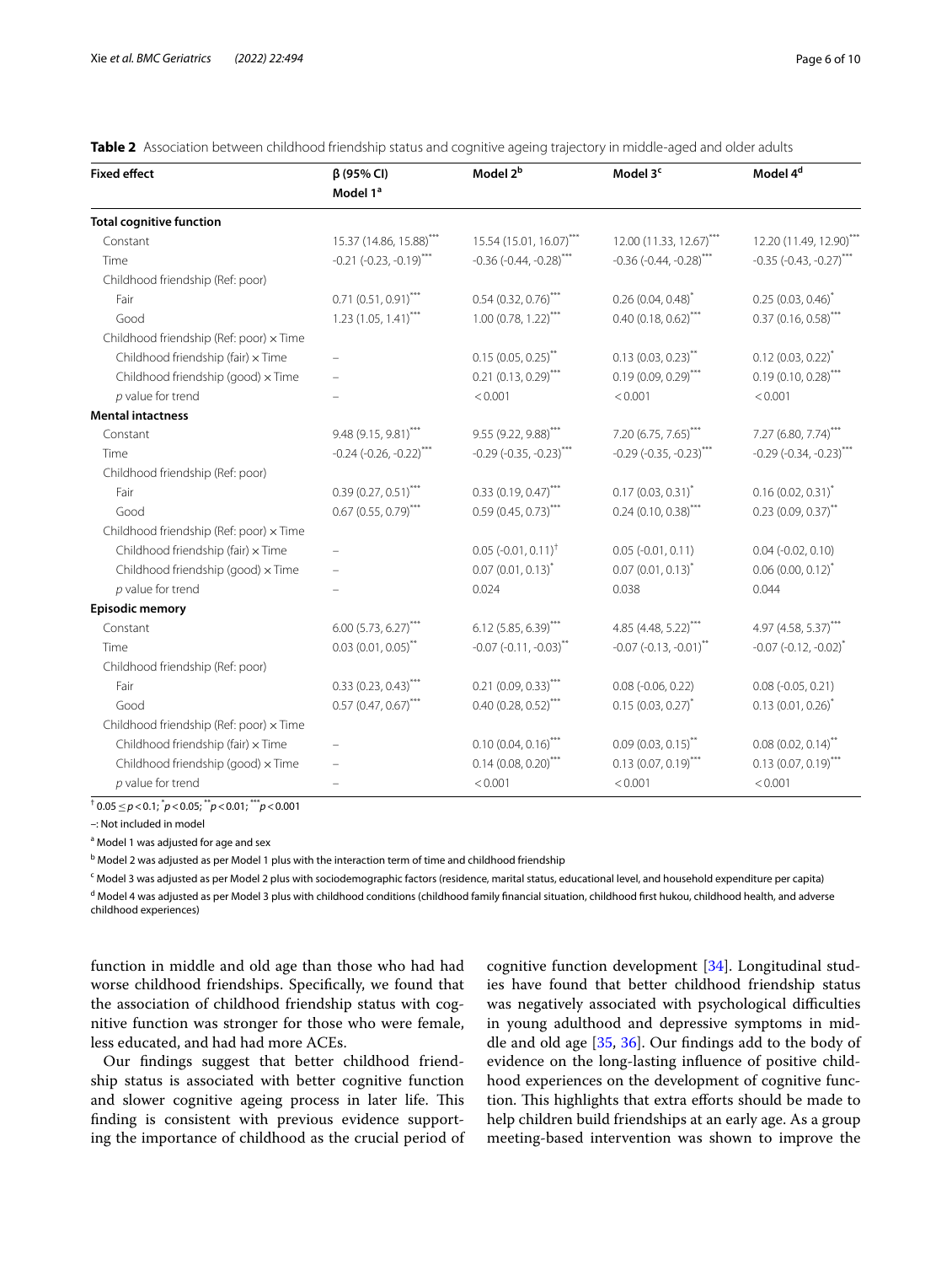

<span id="page-6-0"></span>social skills and social competence of children who have experienced peer relationship difficulties, such interventions should be further evaluated and implemented in real-world settings [[37](#page-9-17)].

Moreover, we identifed factors, such as being female and less educated, and having experienced more ACEs (i.e., one or two adverse events), that modify the association of childhood friendship status with cognitive function. According to resource substitution theory, the efect of having a specifc advantageous resource is greater for groups that have fewer alternatives. Individuals that are female, less educated, and having experienced one or two ACEs (as compared to those experienced no ACEs) have fewer advantageous resources of cognitive function, and thus would beneft more from having better childhood friendships. Women are more likely to have worse or more rapidly declining cognitive function than men, which may be due to longer periods of domestic work, less engagement in social activities, and less formal education  $[38, 39]$  $[38, 39]$  $[38, 39]$  $[38, 39]$ . Therefore, women may have more emotional gain from having good childhood friendships than men. Similarly, those who have a lower educational level, and have had more ACEs may be more sensitive to the efect of childhood friendship status on cognition given their lack of alternative advantageous resources [\[40](#page-9-20)]. Early-age psychosocial interventions targeting young adults should be prioritized for individuals with these characteristics. However, most variables assessed in our analysis were not found to modify the association between childhood friendship status and episodic memory. According to Cattell's psychometrically based theory, adult mental capacity consists of fuid intelligence and crystallized intelligence, with the former referring to the ability to solve novel reasoning problems [\[41\]](#page-9-21). Fluid intelligence, commonly seen as having a strong hereditary

component, has been suggested to be robust against influence of education and socialisation  $[42]$  $[42]$  $[42]$ . Given previous studies suggested that memory is closely related to fluid ability  $[43]$ , the absence of effect moderators could be refective of the steadiness of episodic memory.

This study has several limitations. First, given our observational study design, we cannot rule out the possibility of reverse causality. Although our assumption regarding the causality between childhood friendship status and cognitive function is supported by the life course theory, our fndings are subject to reverse causality and should be interpreted with caution [\[44](#page-9-24)]. Second, childhood friendship in our study was measured in middleand old- age, and hence was subject to recall bias. Given the lack of longitudinal studies that span from childhood to elderly in China, our current fndings would be valuable when assessing the infuence of childhood experience on later life. Third, our main analysis only included those who completed baseline and all three follow-up surveys to measure the cognitive ageing trajectory. Although participants lost to follow-up had diferent characteristics compared to those who completed the study, the results remain consistent in our sensitivity analysis using imputed data. Last, although we combined three items to measure childhood friendship status, additional details about childhood friendship were not measured in CHARLS. Further studies that explore the efects of various patterns of childhood friendship on cognition in later life are warranted.

## **Conclusions**

Based on the national longitudinal study in China, we found that better childhood friendship was associated with better cognitive function and slower decline of cognitive ageing process in later life. The association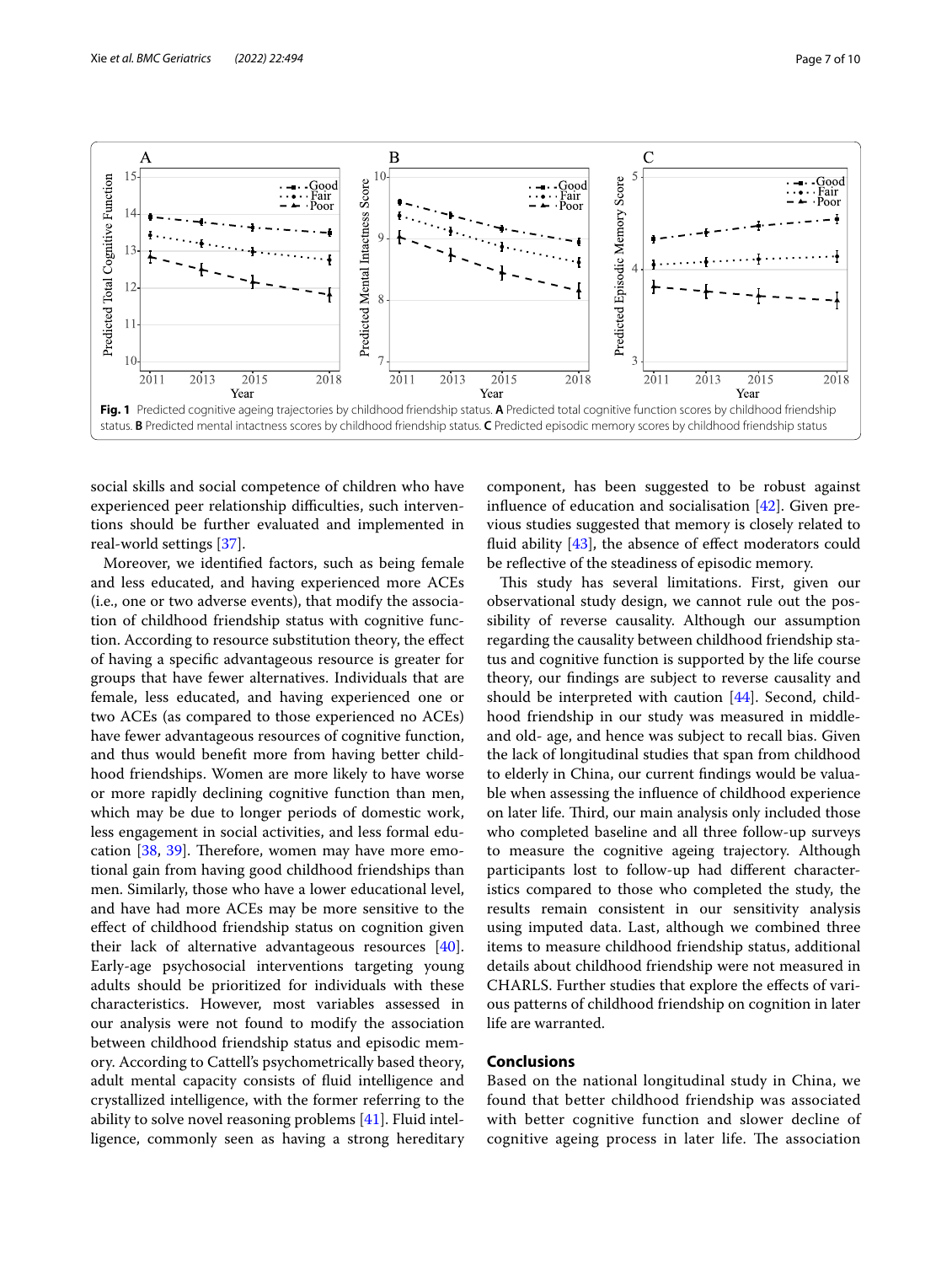<span id="page-7-0"></span>Table 3 Interaction effects of potential moderators and childhood friendship status on cognitive decline in middle-aged and older adults

| Model                                                                         | <b>Total cognitive</b><br>function, $\beta$ (95% CI) | Mental intactness,<br>$\beta$ (95% CI)       | Episodic memory,<br>$\beta$ (95% CI)       |
|-------------------------------------------------------------------------------|------------------------------------------------------|----------------------------------------------|--------------------------------------------|
| Model 1 <sup>a</sup>                                                          |                                                      |                                              |                                            |
| Time                                                                          | $-0.42$ ( $-0.52$ , $-0.32$ ) <sup>***</sup>         | $-0.30$ ( $-0.37$ , $-0.24$ ) <sup>***</sup> | $-0.11 (-0.18, -0.05)$ **                  |
| Childhood friendship (Ref: poor)                                              |                                                      |                                              |                                            |
| Fair                                                                          | $0.09$ (-0.19, 0.36)                                 | $0.09$ (-0.10, 0.27)                         | $0.00$ (-0.17, 0.16)                       |
| Good                                                                          | $0.26$ (-0.02, 0.53) <sup>†</sup>                    | $0.14$ (-0.04, 0.32)                         | $0.10$ (-0.06, 0.27)                       |
| Female (Ref: male)                                                            | $-0.53$ ( $-0.89$ , $-0.16$ ) <sup>**</sup>          | $-0.59$ ( $-0.83$ , $-0.35$ ) <sup>***</sup> | $0.06$ (-0.16, 0.28)                       |
| Childhood friendship (fair) x Time                                            | $0.17(0.04, 0.29)$ **                                | $0.05$ ( $-0.03$ , $0.13$ )                  | $0.12(0.04, 0.20)$ <sup>**</sup>           |
| Childhood friendship (good) x Time                                            | $0.19(0.07, 0.30)$ **                                | $0.04$ ( $-0.04$ , $0.12$ )                  | $0.15(0.07, 0.22)$ ***                     |
| Childhood friendship (fair) x Time x Female                                   | $-0.11$ $(-0.30, 0.08)$                              | $-0.02$ $(-0.15, 0.11)$                      | $-0.09$ $(-0.21, 0.03)$                    |
| Childhood friendship (good) x Time x Female                                   | $-0.02$ $(-0.20, 0.17)$                              | $0.04$ ( $-0.08$ , $0.16$ )                  | $-0.06$ $(-0.17, 0.06)$                    |
| Model 2 <sup>a</sup>                                                          |                                                      |                                              |                                            |
| Time                                                                          | $-0.54$ ( $-0.78$ , $-0.29$ ) <sup>***</sup>         | $-0.33$ ( $-0.50$ , $-0.17$ ) <sup>***</sup> | $-0.21$ ( $-0.36$ , $-0.05$ ) <sup>*</sup> |
| Childhood friendship (Ref: poor)                                              |                                                      |                                              |                                            |
| Fair                                                                          | $0.92(0.20, 1.63)^{*}$                               | $0.70(0.22, 1.18)^{**}$                      | $0.22$ (-0.21, 0.65)                       |
| Good                                                                          | $0.74(0.01, 1.48)^{*}$                               | $0.46$ (-0.04, 0.95) <sup>†</sup>            | $0.29$ (-0.15, 0.73)                       |
| Educational level (Ref: illiterate)                                           |                                                      |                                              |                                            |
| Some primary school                                                           | $1.93(1.27, 2.59)$ <sup>***</sup>                    | 1.40(0.96, 1.84)                             | $0.54(0.14, 0.93)^{**}$                    |
| Finished primary school                                                       | 2.26 (1.62, 2.91)***                                 | $1.71(1.28, 2.15)$ ***                       | $0.55(0.17, 0.94)$ **                      |
| Higher than primary school                                                    | 3.07 (2.44, 3.71)***                                 | $2.29(1.86, 2.72)$ ***                       | $0.78$ (0.40, 1.16) <sup>***</sup>         |
| Childhood friendship (fair) x Time                                            | $-0.12$ $(-0.44, 0.19)$                              | $-0.03$ $(-0.24, 0.18)$                      | $-0.09$ $(-0.30, 0.11)$                    |
| Childhood friendship (good) x Time                                            | $0.09$ (-0.23, 0.41)                                 | $0.09$ (-0.13, 0.31)                         | $0.00 (-0.21, 0.21)$                       |
| Childhood friendship (fair) x Time x Some primary school                      | $0.29$ (-0.08, 0.66)                                 | $0.10$ (-0.16, 0.35)                         | $0.20$ (-0.04, 0.43)                       |
| Childhood friendship (fair) x Time x Finished primary school                  | $0.22$ (-0.14, 0.57)                                 | $0.07$ (-0.17, 0.31)                         | $0.15$ (-0.08, 0.37)                       |
| Childhood friendship (fair) $\times$ Time $\times$ Higher than primary school | $0.24$ (-0.10, 0.59)                                 | $0.07$ (-0.16, 0.31)                         | $0.17$ (-0.05, 0.40)                       |
| Childhood friendship (good) x Time x Some primary school                      | $-0.04$ $(-0.42, 0.34)$                              | $-0.14$ $(-0.40, 0.12)$                      | $0.10 (-0.14, 0.35)$                       |
| Childhood friendship (good) x Time x Finished primary school                  | $0.00$ ( $-0.36$ , $0.36$ )                          | $-0.06$ $(-0.30, 0.19)$                      | $0.06$ ( $-0.18$ , $0.29$ )                |
| Childhood friendship (good) $\times$ Time $\times$ Higher than primary school | $0.10 (-0.25, 0.45)$                                 | $0.00$ (-0.24, 0.24)                         | $0.10$ (-0.13, 0.33)                       |
| Model 3 <sup>ª</sup>                                                          |                                                      |                                              |                                            |
| Time                                                                          | $-0.19(-0.36,-0.03)^{*}$                             | $-0.21$ ( $-0.32$ , $-0.09$ ) <sup>***</sup> | $0.01$ ( $-0.10$ , $0.12$ )                |
| Childhood friendship (Ref: poor)                                              |                                                      |                                              |                                            |
| Fair                                                                          | $0.62$ (0.18, 1.06) <sup>**</sup>                    | $0.31(0.01, 0.60)^{*}$                       | $0.31(0.05, 0.58)^{*}$                     |
| Good                                                                          | $0.53(0.11, 0.95)^{*}$                               | $0.23$ (-0.05, 0.51)                         | $0.29(0.04, 0.54)^{*}$                     |
| Adverse childhood experiences (Ref: 0)                                        |                                                      |                                              |                                            |
| 1                                                                             | $0.13$ (-0.35, 0.62)                                 | $0.03$ ( $-0.29$ , $0.36$ )                  | $0.10 (-0.19, 0.39)$                       |
| $\overline{2}$                                                                | $0.30 (-0.21, 0.81)$                                 | 0.04 (-0.30, 0.39)                           | $0.26$ (-0.05, 0.56)                       |
| $\geq$ 3                                                                      | $-0.20$ $(-0.76, 0.35)$                              | $-0.39$ ( $-0.76$ , $-0.01$ ) <sup>*</sup>   | $0.19(-0.15, 0.52)$                        |
| Childhood friendship (fair) x Time                                            | $-0.03$ $(-0.22, 0.16)$                              | $-0.07$ $(-0.20, 0.06)$                      | $0.04$ (-0.08, 0.17)                       |
| Childhood friendship (good) x Time                                            | $-0.03$ $(-0.21, 0.15)$                              | $-0.06$ $(-0.18, 0.06)$                      | $0.03$ (-0.09, 0.15)                       |
| Childhood friendship (fair) $\times$ Time $\times$ ACEs (1)                   | $0.30(0.04, 0.55)^{*}$                               | $0.22$ (0.05, 0.39) <sup>**</sup>            | $0.07$ (-0.09, 0.24)                       |
| Childhood friendship (fair) $\times$ Time $\times$ ACEs (2)                   | $0.11$ (-0.16, 0.38)                                 | $0.07$ (-0.11, 0.25)                         | $0.04$ (-0.13, 0.22)                       |
| Childhood friendship (fair) $\times$ Time $\times$ ACEs ( $\geq$ 3)           | $0.13$ (-0.17, 0.43)                                 | $0.12$ (-0.08, 0.32)                         | $0.01$ (-0.18, 0.20)                       |
| Childhood friendship (good) x Time x ACEs (1)                                 | $0.33(0.09, 0.57)$ **                                | $0.24$ (0.08, 0.40) <sup>**</sup>            | $0.10$ (-0.06, 0.25)                       |
| Childhood friendship (good) $\times$ Time $\times$ ACEs (2)                   | $0.34(0.09, 0.60)$ <sup>**</sup>                     | $0.16$ (-0.02, 0.33) <sup>†</sup>            | $0.19(0.02, 0.35)^{*}$                     |
| Childhood friendship (good) $\times$ Time $\times$ ACEs ( $\geq$ 3)           | $0.16 (-0.12, 0.45)$                                 | $0.03$ (-0.16, 0.22)                         | $0.13$ (-0.05, 0.32)                       |

ACEs, adverse childhood experiences

† 0.05≤*p*<0.1; \* *p*<0.05; \*\**p*<0.01; \*\*\**p*<0.001

<sup>a</sup> Model was adjusted for sociodemographic factors and childhood conditions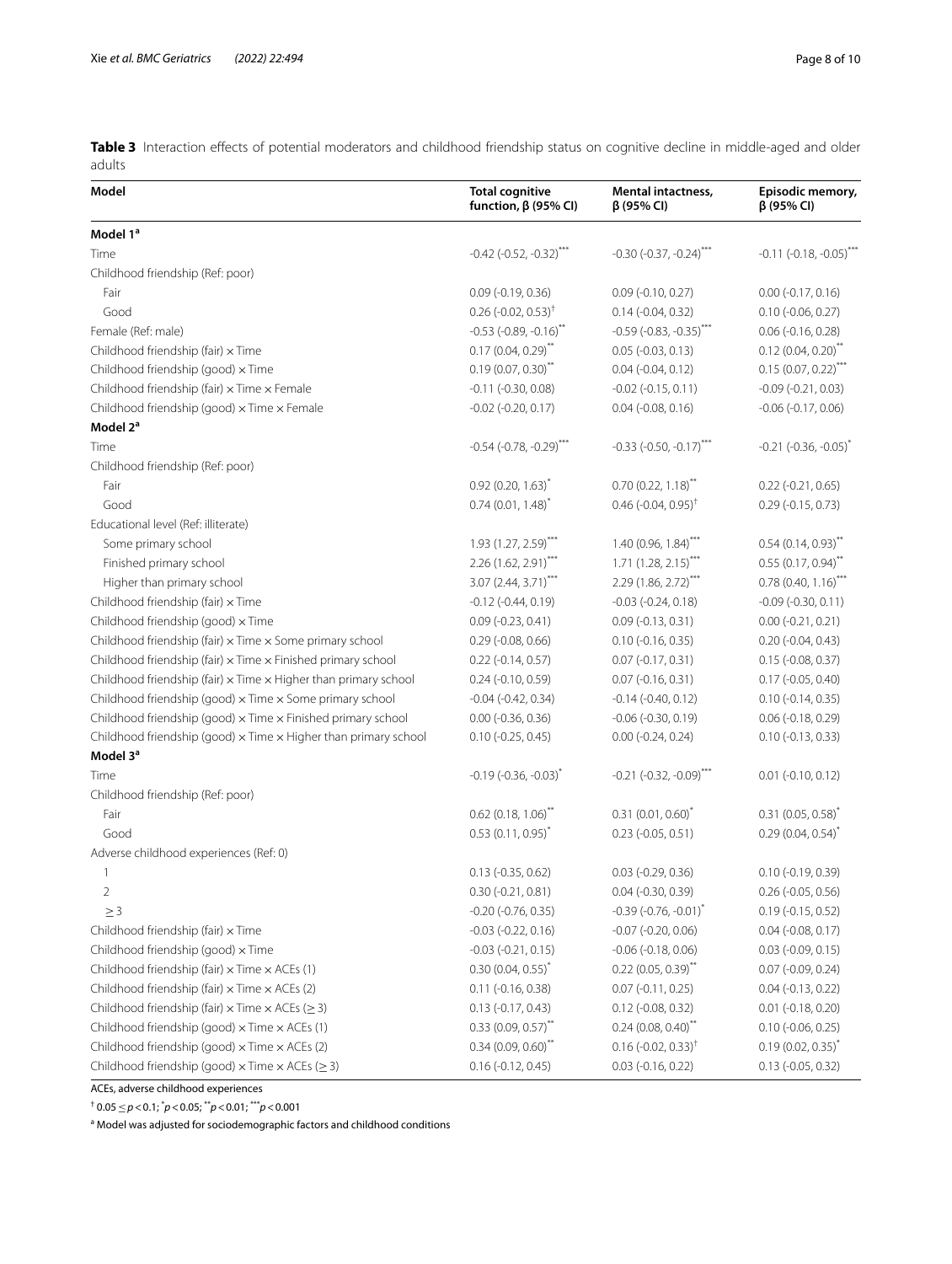between childhood friendship and cognitive function was stronger among those who were female, less educated, and had experienced more ACEs. These findings highlight the needs of improving childhood friendships to promote healthy ageing, and the needs of tailored interventions for middle-aged and older adults who have had poor childhood friendships. These preventive measures can slow down cognitive impairment in later life, thus ease social and economic burdens to the ageing world in the future.

#### **Abbreviations**

ACEs: Adverse childhood experiences; ADL: Activities of daily living; CHARLS: The China Health and Retirement Longitudinal Study; CI: Confdence interval; SD: Standard deviation; SES: Social-economic status; TICS: Telephone Interview for Cognitive Status.

## **Supplementary Information**

The online version contains supplementary material available at [https://doi.](https://doi.org/10.1186/s12877-022-03181-6) [org/10.1186/s12877-022-03181-6](https://doi.org/10.1186/s12877-022-03181-6).

<span id="page-8-15"></span>**Additional fle 1: Figure S1.** Flowchart of participant selection. **Figure S2.** Mean scores of cognitive measures from 2011 to 2018 by childhood friendship status. **Supplemental Methods**. **Table S1.** Adverse childhood experiences (ACEs) and it's questionnaire items. **Table S2.** Baseline characteristics between participants included and not included. **Table S3.** Association between childhood friendship status and cognitive ageing trajectory in middle-aged and older adults in imputed dataset. **Table S4.** Association between childhood friendship and the level of cognitive function among middle-aged and older adults. **Table S5.** Interaction efects of childhood friendship status and potential moderators on the level of cognitive function in middle-aged and older adults.

#### **Acknowledgements**

The data used in this study are from China Health and Retirement Longitudinal Study (CHARLS). The authors are grateful for the permission to use the data here.

#### **Authors' contributions**

JX and XF contributed equally to this work. JG, JX and XF designed the study. JX, XF and YP analysed the data. JX, XF, CY and JG drafted and revised the manuscript. All authors read and approved the fnal manuscript.

#### **Funding**

This work was supported by the National Natural Science Foundation of China (Grant No. 71774178), Science and Technology Planning Project of Guangdong (Grant No. 2017A020212006), the National Science and Technology Major Project of the Ministry of Science and Technology of China (Grant No. 2018ZX10715004).

#### **Availability of data and materials**

The CHARLS datasets, which analysed during the current study, are publicly available at the National School of Development, Peking University [\(http://](http://charls.pku.edu.cn/en) [charls.pku.edu.cn/en\)](http://charls.pku.edu.cn/en) and can be obtained after submitting a data use agreement to the CHARLS team.

#### **Declarations**

#### **Ethics approval and consent to participate**

The original CHARLS was approved by the ethics review committee of Peking University, and all participants gave written informed consent at the time of participation.

#### **Consent for publication**

Not applicable.

#### **Competing interests**

The authors declare that they have no competing interests.

#### **Author details**

<sup>1</sup> Department of Medical Statistics, School of Public Health, Sun Yat-sen University, Guangzhou, China. <sup>2</sup> School of Public Health, LKS Faculty of Medicine, The University of Hong Kong, Hong Kong Special Administrative Region, China. <sup>3</sup> Sun Yat-sen Global Health Institute, School of Public Health and Institute of State Governance, Sun Yat-sen University, Guangzhou, China. 4 <sup>4</sup>Key Laboratory of Health Informatics of Guangdong Province, Sun Yat-sen University, Guangzhou, China. <sup>5</sup> Division of Biostatistics and Health Services Research, Department of Population and Quantitative Health Sciences, UMass Chan Medical School, Worcester, Massachusetts, USA 01655. <sup>6</sup>Department of Obstetrics and Gynecology, UMass Chan Medical School, Worcester, Massachusetts, USA 01655.

## Received: 21 March 2022 Accepted: 31 May 2022 Published online: 09 June 2022

#### **References**

- <span id="page-8-0"></span>1. United Nations Department of Economic and Social Afairs. World Population Prospects 2019. [https://population.un.org/wpp/Publications/Files/](https://population.un.org/wpp/Publications/Files/WPP2019_10KeyFindings.pdf) [WPP2019\\_10KeyFindings.pdf](https://population.un.org/wpp/Publications/Files/WPP2019_10KeyFindings.pdf). Accessed 10 Mar 2022.
- <span id="page-8-1"></span>2. Livingston G, Sommerlad A, Orgeta V, Costafreda SG, Huntley J, Ames D, et al. Dementia prevention, intervention, and care. Lancet. 2017;390(10113):2673–734.
- <span id="page-8-2"></span>3. World Health Organization. Dementia. [https://www.who.int/news-room/](https://www.who.int/news-room/fact-sheets/detail/dementia) [fact-sheets/detail/dementia.](https://www.who.int/news-room/fact-sheets/detail/dementia) Accessed 10 Feb 2022.
- <span id="page-8-3"></span>4. Lourida I, Hannon E, Littlejohns TJ, Langa KM, Hyppönen E, Kuzma E, et al. Association of Lifestyle and Genetic Risk With Incidence of Dementia. JAMA. 2019;322(5):430–7.
- <span id="page-8-4"></span>5. Elder GH Jr. The life course as developmental theory. Child Dev. 1998;69(1):1–12.
- <span id="page-8-5"></span>6. Li Y, Xue QL, Odden MC, Chen X, Wu C. Linking early life risk factors to frailty in old age: evidence from the China Health and Retirement Longitudinal Study. Age Ageing. 2020;49(2):208–17.
- <span id="page-8-6"></span>7. Lövdén M, Fratiglioni L, Glymour MM, Lindenberger U, Tucker-Drob EM. Education and cognitive functioning across the life span. Psychol Sci Public Interest. 2020;21(1):6–41.
- 8. Maharani A. Childhood socioeconomic status and cognitive function later in life: Evidence from a national survey in Indonesia. J Geriatr Psychiatry Neurol. 2020;33(4):214–22.
- <span id="page-8-7"></span>9. Xie J, Liao J, Zhang J, Gu J. Association between rural-to-urban migration and the cognitive aging trajectories of older Chinese adults: results from a prospective cohort analysis. BMC Geriatr. 2020;20(1):360.
- <span id="page-8-8"></span>10. Berndt TJ. Friendship Quality and Social Development. Curr Dir Psychol Sci. 2002;11(1):7–10.
- <span id="page-8-9"></span>11. Levine JM, Moreland RL. Group Socialization: Theory and Research. Eur Rev Soc Psychol. 1994;5(1):305–36.
- <span id="page-8-10"></span>12. Brady KT, Back SE. Childhood trauma, posttraumaticstress disorder, and alcohol dependence. Alcohol Res. 2012;34(4):408–13.
- <span id="page-8-11"></span>13. Choi NG, Dinitto DM, Marti CN, Choi BY. Association of adverse childhood experiences with lifetime mental and substance use disorders among men and women aged 50+ years. Int Psychogeriatr. 2017;29(3):359-72.
- <span id="page-8-12"></span>14. Zhang Z, Xu H, Li LW, Liu J, Choi SE. Social relationships in early life and episodic memory in mid- and late life. J Gerontol B Psychol Sci Soc Sci. 2020;76(10):2121–30.
- <span id="page-8-13"></span>15. Burr JA, Han SH, Peng C. Childhood friendship experiences and cognitive functioning in later life: the mediating roles of adult social disconnectedness and adult loneliness. Gerontologist. 2020;60(8):1456–65.
- <span id="page-8-14"></span>16. Liu Y, Lachman ME. Education and cognition in middle age and later life: the mediating role of physical and cognitive activity. J Gerontol B Psychol Sci Soc Sci. 2020;75(7):e93–104.
- 17. Taylor RL, Cooper SR, Jackson JJ, Barch DM. Assessment of neighborhood poverty, cognitive function, and prefrontal and hippocampal volumes in children. JAMA Netw Open. 2020;3(11):e2023774.